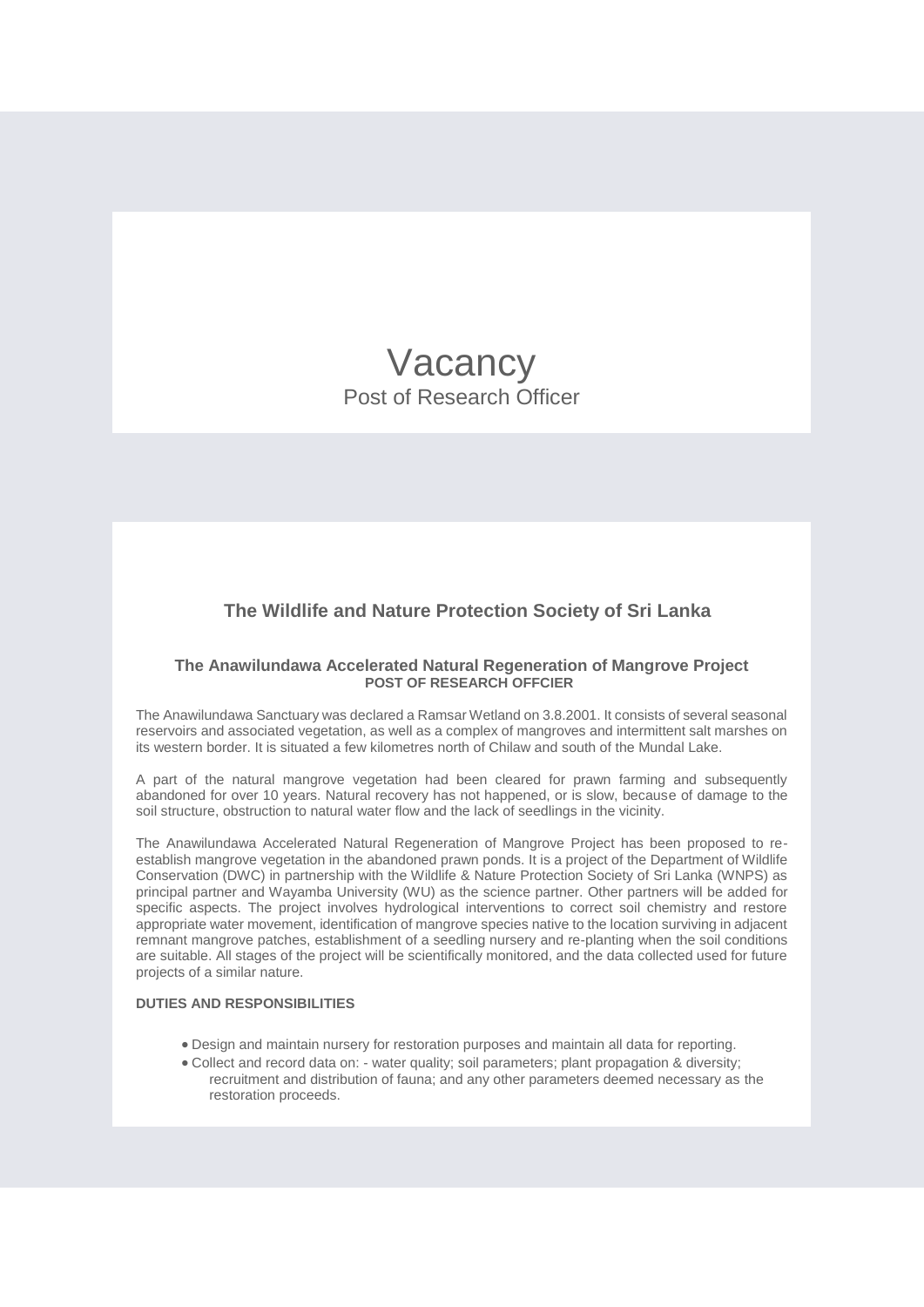- Perform and/or Assist in field surveys and other logistics associated with the monitoring programme and contribute to the undertaking.
- Facilitate site visits by the Project Team.
- Contribute to the understanding of the project objectives and long-term benefits of the project by communication with the wider local community.
- Conduct surveys and gather data of the local community to enable dissemination of information related to the restoration site to the local community and other stakeholders.
- Facilitate stakeholders and partners in monitoring programme activities.
- Write proposals and progress reports, periodically analyse data and produce presentations, reports, and scientific papers as required.
- Maintain contact with sponsors of plots and provide appropriate feedback.
- Be responsible to the WNPS for financial management and accountability at the field site.
- Maintain cordial relations with and co-ordinate information flow between regional level and national level officers of the DWC and act as the link between the DWC, the WNPS, and WU.

**Direct reporting line:** Prof. Sevvandi Jayakody – Head of Science.

**Other reporting lines:** Chairman, Marine Committee/Wildlife & Nature Protection Society (WNPS), Deputy Director of Protected Areas, Assistant Director/NWP, Park Warden of Anawilundawa Sanctuary/Department of Wildlife Conservation

### **EDUCATIONAL QUALIFICATIONS**

MPhil. or MSc in the Bio-Sciences, Marine Sciences, Conservation Biology, Fisheries Management or Aquaculture. OR

BSc with Honours degree in Marine Sciences, Marine Ecology, Marine Biology or Marine Conservation or Fisheries Management and Aquaculture. OR

Equivalent combination of education and experience.

#### **OTHER REQUIRMENTS**

- A good knowledge of mangroves, mangrove biology, mangrove taxonomy and ecology, and coastal ecosystems and their processes. Knowledge of the current status of mangrove ecosystems in Sri Lanka, and habitat restoration will be an advantage.
- Ability to work with minimal supervision, and to make independent decisions based on analysis, experience, and judgement.
- Previous experience in conducting marine related surveys will be an advantage.
- Fluency in written and spoken Sinhala and English is required; a knowledge of Tamil will be an advantage.
- A good collection of relevant publications will be an advantage.

## **BENEFITS**

All-inclusive Salary Rs. 60,000/- per month. (Negotiable) The selected candidate will have the opportunity to register for an MPhil through this project.

#### **HOW TO APPLY**

Please send your CV/Resume with two non-related references and a cover letter as to why you should be chosen on or before **4 th of June** to **[admin@wnpssl.org](mailto:admin@wnpssl.org)**